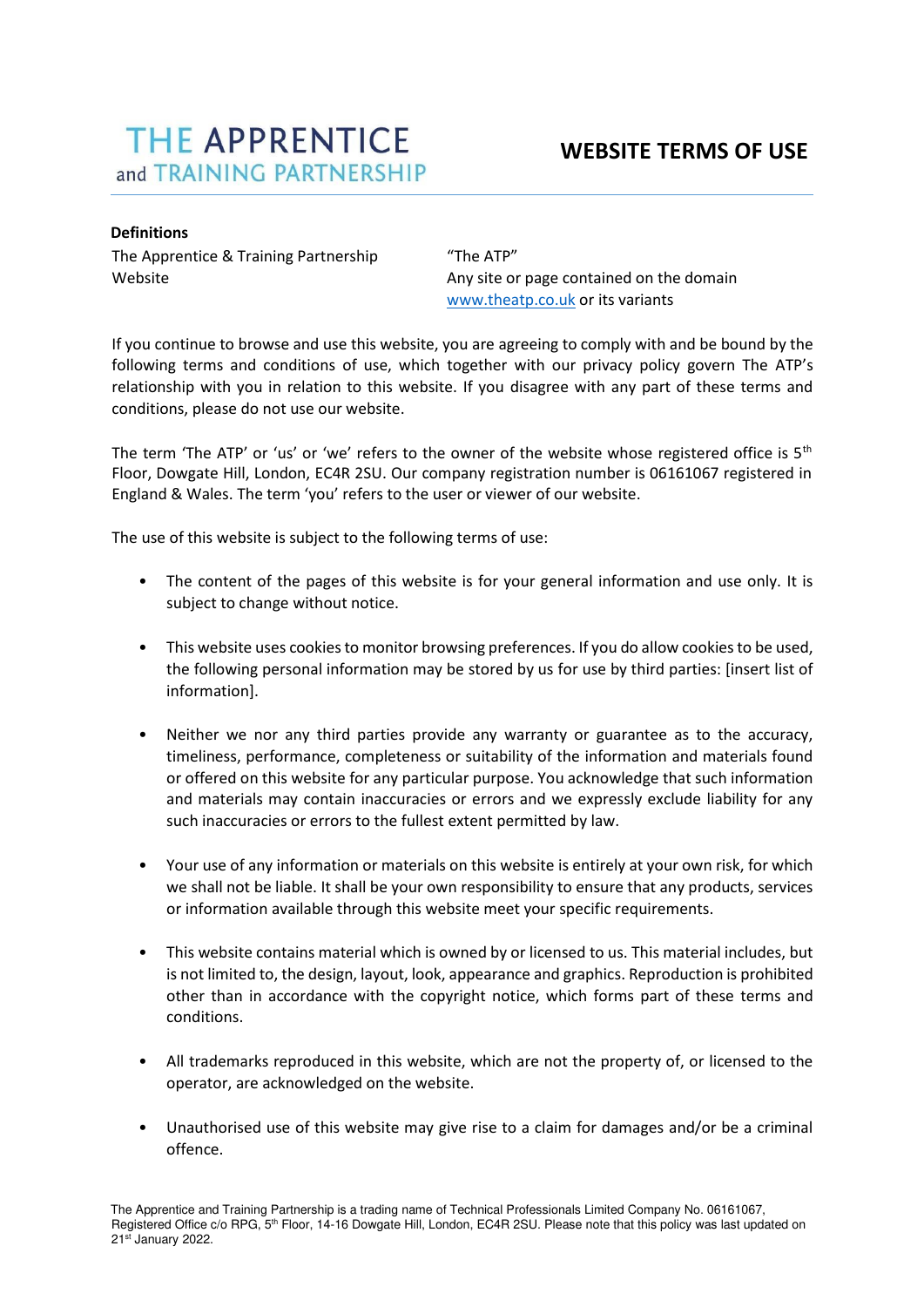- From time to time, this website may also include links to other websites. These links are provided for your convenience to provide further information. They do not signify that we endorse the website(s). We have no responsibility for the content of the linked website(s).
- Your use of this website and any dispute arising out of such use of the website is subject to the laws of England, Northern Ireland, Scotland and Wales.

This policy should be read in conjunction with:

**Data Protection, Privacy and Retention Policies Website Privacy Policy**